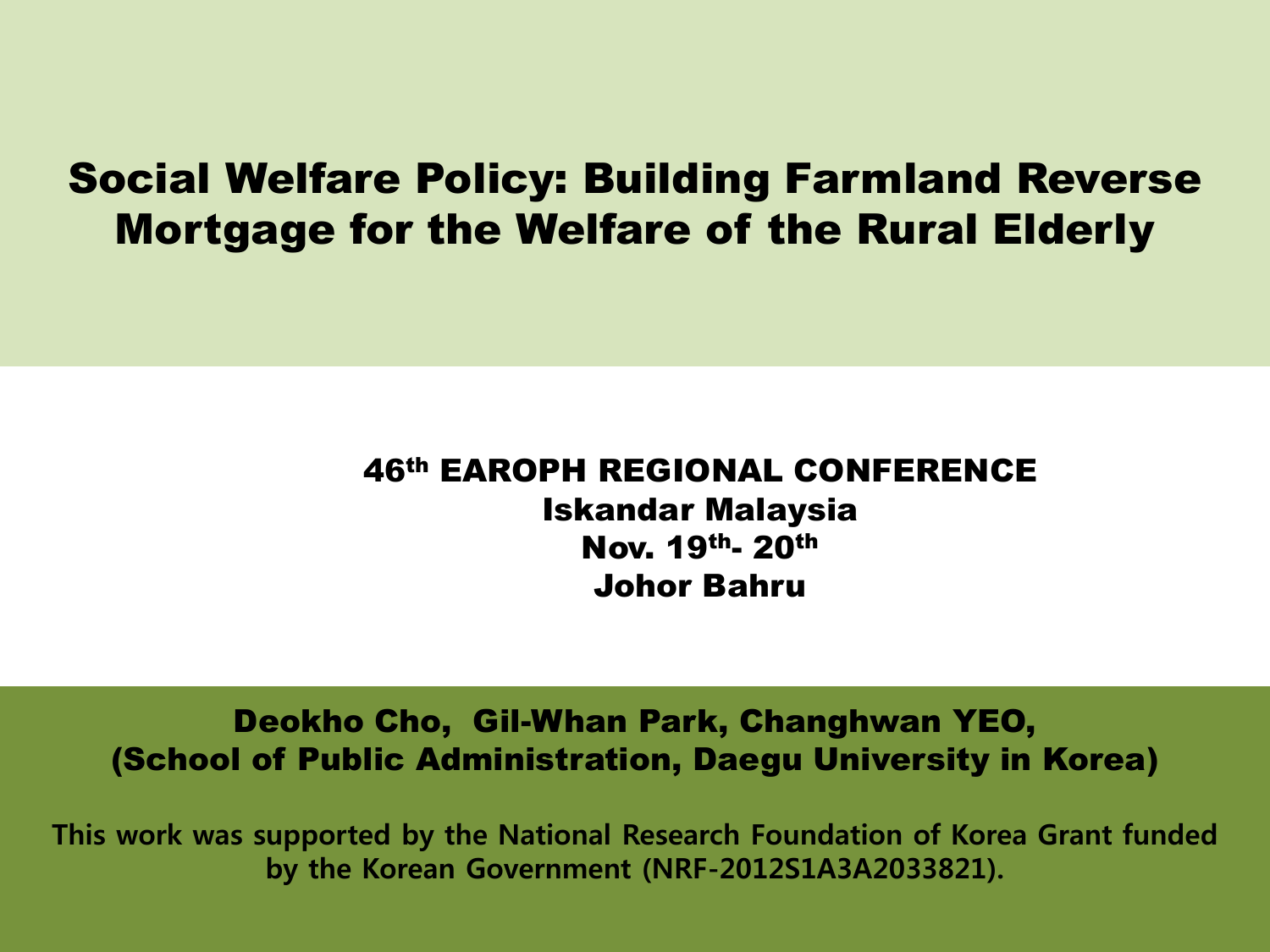● **Elderly population(over 65 years old) has grown rapidly in South Korea. Population structure in Korea is classified as 'aging society'(32.1% out of total population in rural area is aging population in 2007).**

● **The welfare of the elderly in rural area is a critical issue in Korea because most of the elderly in rural area are not protected by the social security system such as national pension service(NPS).**

● **Even they are not qualified for the Basic Elderly Pension for the poor elderly because the value of farmland they own usually exceeds the threshold of the pension payment.**

● **Thus the prompt and considerable expansion of welfare for the rural elderly is required to meet the welfare demand of the elderly**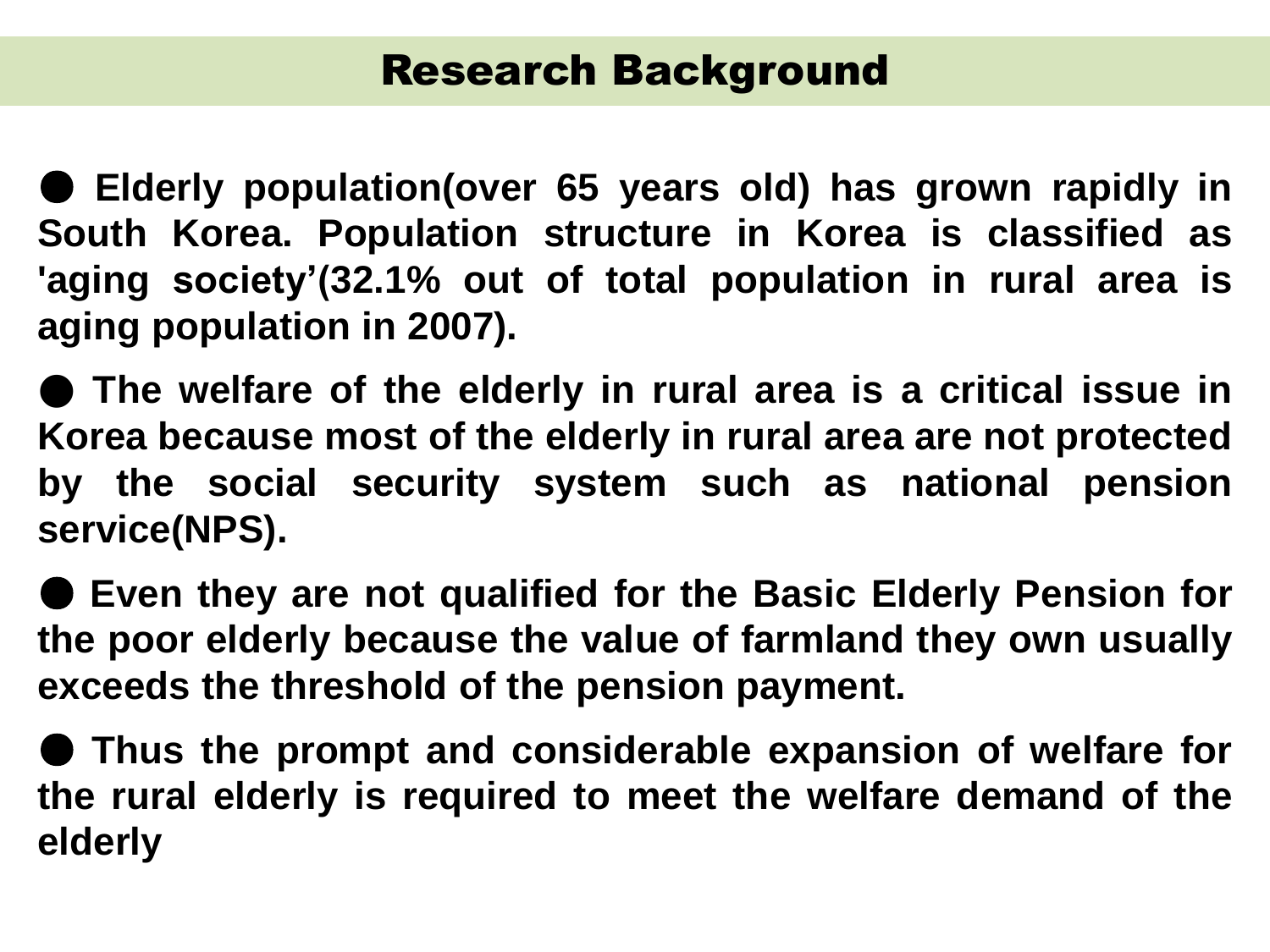## Figure 1. The Change of Population Structure



Note: Korea National Statistics Office ([http://sgis.nso.go.kr/pyramid/view\\_country.asp](http://sgis.nso.go.kr/pyramid/view_country.asp)) 2011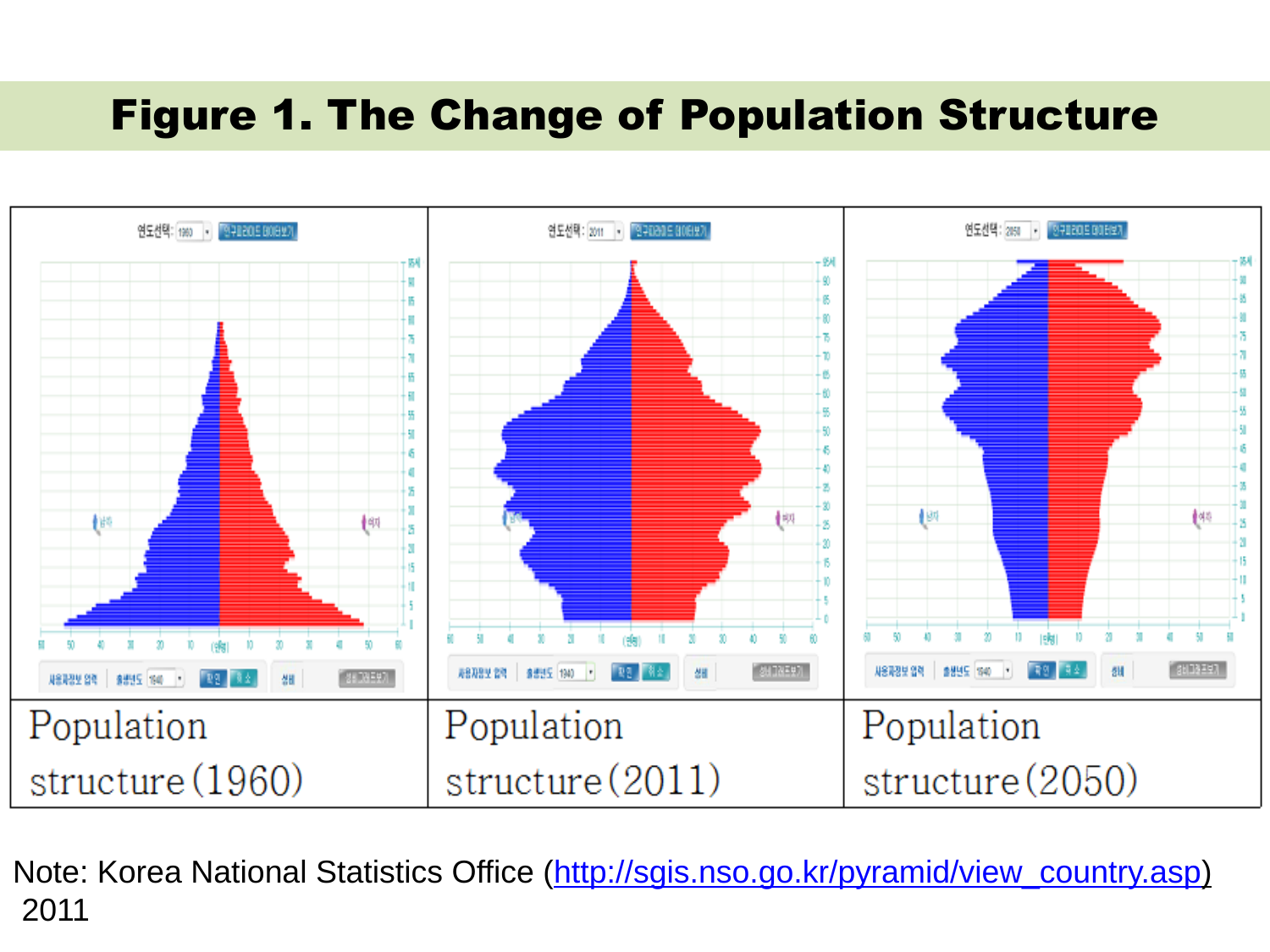● **In order to resolve and relieve these welfare problems of elderly, this study elaborates the farmland reverse mortgage(FRM) for the first time in the world, based upon the Housing Pension in Korea. It comes from the HECM in U.S.A.**

**The FRM provides the elderly with the monthly annuity to enhance the quality of the life by liquidating their own farmland assets.**

● **It is a pilot study which develops the FRM through building an actuarial model for estimating the monthly payment and the risk which the payment provider could bear**

● **It estimates three key factors such as a farmland value, price rising rates, and interest rates in order to apply those factors to basic actuarial model.**

● **It also estimates the risk associated with the fluctuations of the interest rates and the farmland value rising rates.**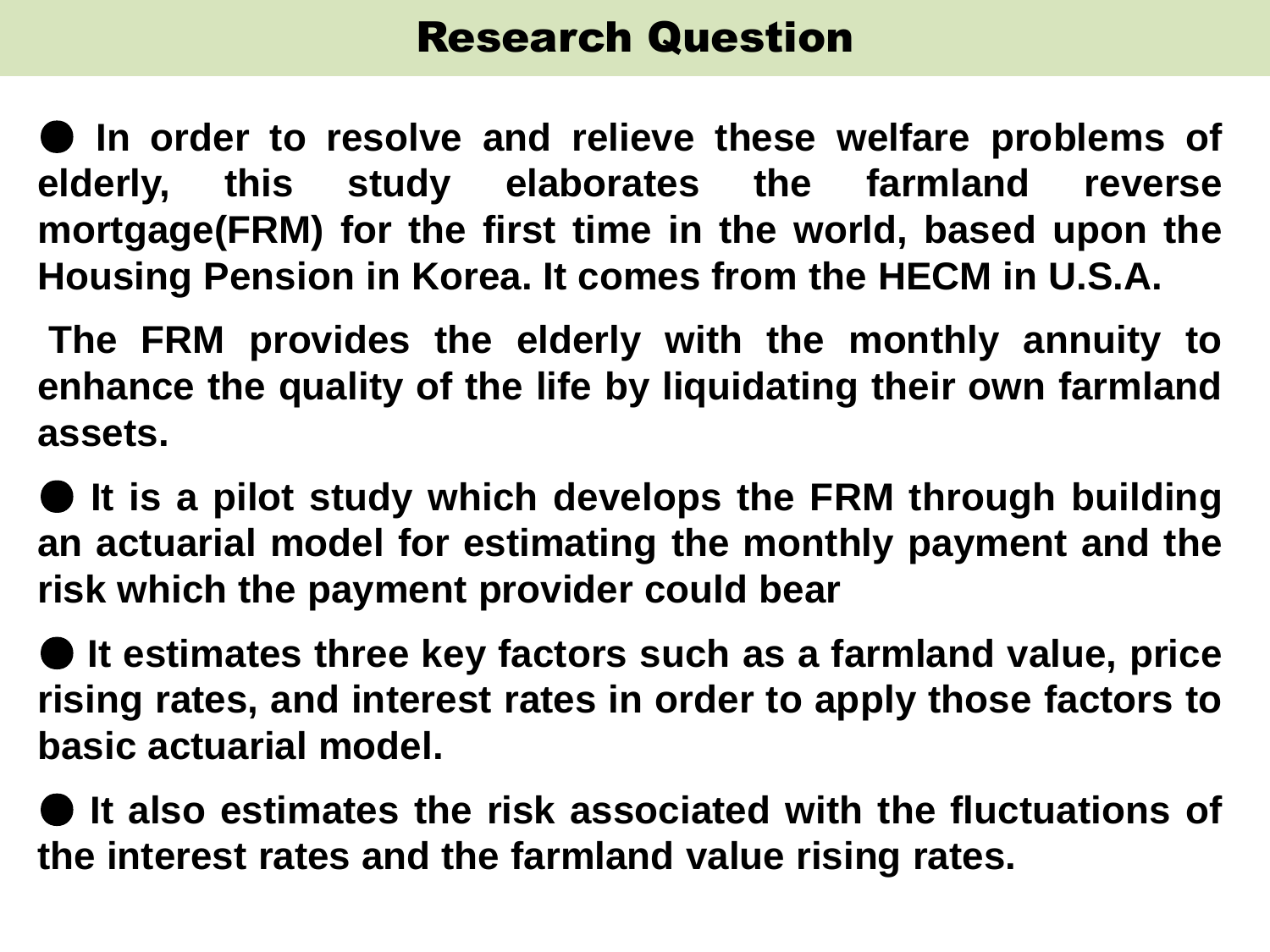# Actuarial Model of FRM

This actuarial model is designed to estimate pmt(constant monthly payment) for the borrowers. The eligible applicants are farmland owners who are age 65 and over. Trial and error method is applied to estimate pmt. The amount of monthly payment for the farmland reverse mortgage is calculated under the condition that the presented value of total projected mortgage insurance premium(PVMIP) is equal to the present value of expected losses(PVEL).

$$
PVMIP = UP_0 + \sum_{t=1}^{T(a)} \left[ \frac{mip_t \cdot p_{a,t}}{(1+i)^t} \right]
$$
  
\n
$$
= \sum_{t=1}^{T(a)} \left\{ \frac{\max \left[ (OLB_t - H_t)q_{a+t}, 0 \right] \cdot p_{a,t}}{(1+i)^t} \right\} = PVEL
$$

*PVMIP = present value of total projected mortgage insurance premium.*

*PVEL = present value of expected losses*

*Net Liability=PVMIP-PVEL*

*UP0=up-front mortgage insurance premium at t=0*

*T(a)=the number of months left until 100 years old which is the limited age for the borrower*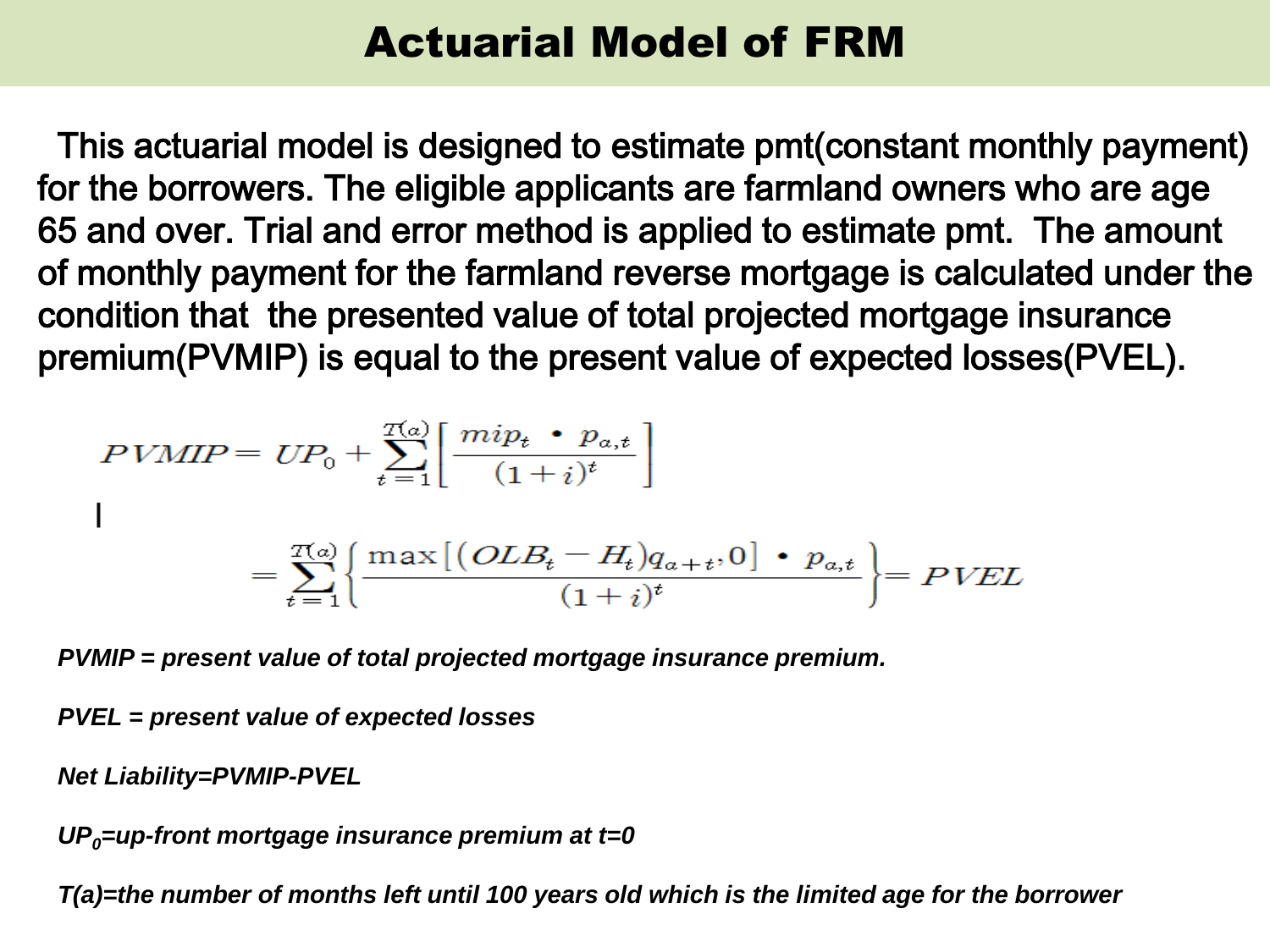*Mip =projected monthly secured premium at t* 

*Mip <sup>t</sup> =(OLB t-1 + pmt) \* m*

*pmt= the annuity payment(constant monthly payment), m= rate of monthly secured insurance premium*

*OLB t* **= expected outstanding balance of borrower at t** 

*OLB <sup>t</sup> = [ (OLB t-1 + pmt + mip <sup>t</sup> ) ] (1+i)*

*P*<sub>a,t</sub> = the probability of loan survival of the borrower at age *a* to his or her age *a+t*

*q a+t* **= the probability of monthly loan termination at age** *a+t*

*i* **= expected interest rates (discount rates)**

*L t* **= expected farmland value at t**

 $L_t = L_0$ <sup>\*</sup> (1+g)<sup>*t*</sup>

*g* **= average rising rate of farmland price**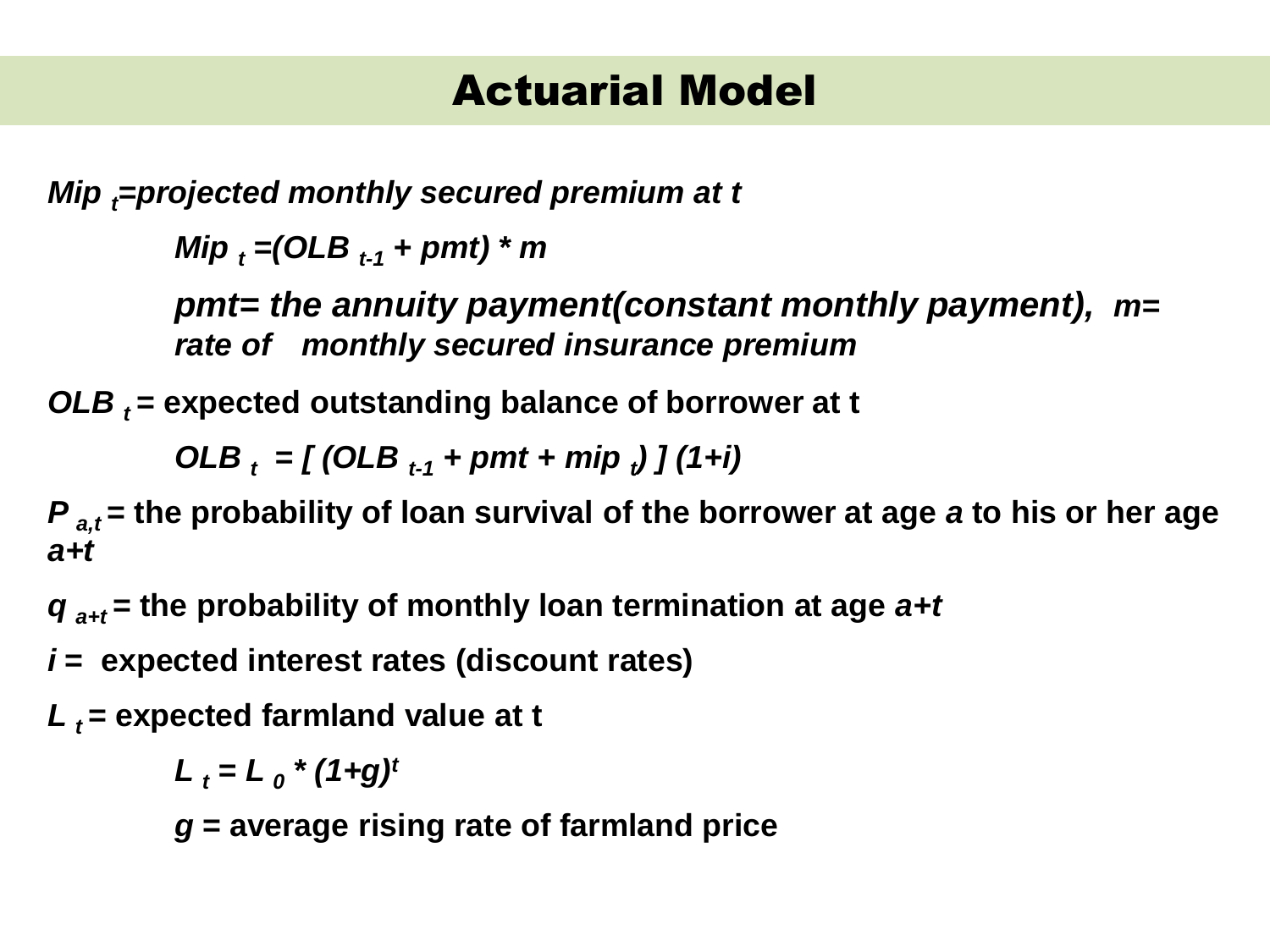### **1) Estimating Interest rates**

**PMT(constant monthly payment) is closely related to interest rates. Lower and stable interest rates can provide the elderly with more monthly payments due to the lower discount rate and less risk. To find out stable as well as lower interest rates, it examines the monthly interest rates such as Certificate of Deposit, National Bond, and Company Bond from 2000 to 2009, and figures out the average interest rates per year and their stability using Crystall Ball**

**Predictor**

|                           | <b>Certificate of Deposit</b><br>$(90 \text{ days})$ | <b>National Bond</b><br>(3 years) | <b>Company Bond</b><br>$(3 \text{ years})$ |
|---------------------------|------------------------------------------------------|-----------------------------------|--------------------------------------------|
| <b>Annual Average</b>     | 4.78%                                                | 5.25%                             | 6.18%                                      |
| <b>Interest Rates</b>     |                                                      |                                   |                                            |
| <b>Standard Deviation</b> | 1.13                                                 | 1.30                              | 1.49                                       |
| Theil's U                 | 0.9847                                               | 1.01                              | 1.01                                       |

### **Table 1. Average Expected Rates of Interest and its Stability**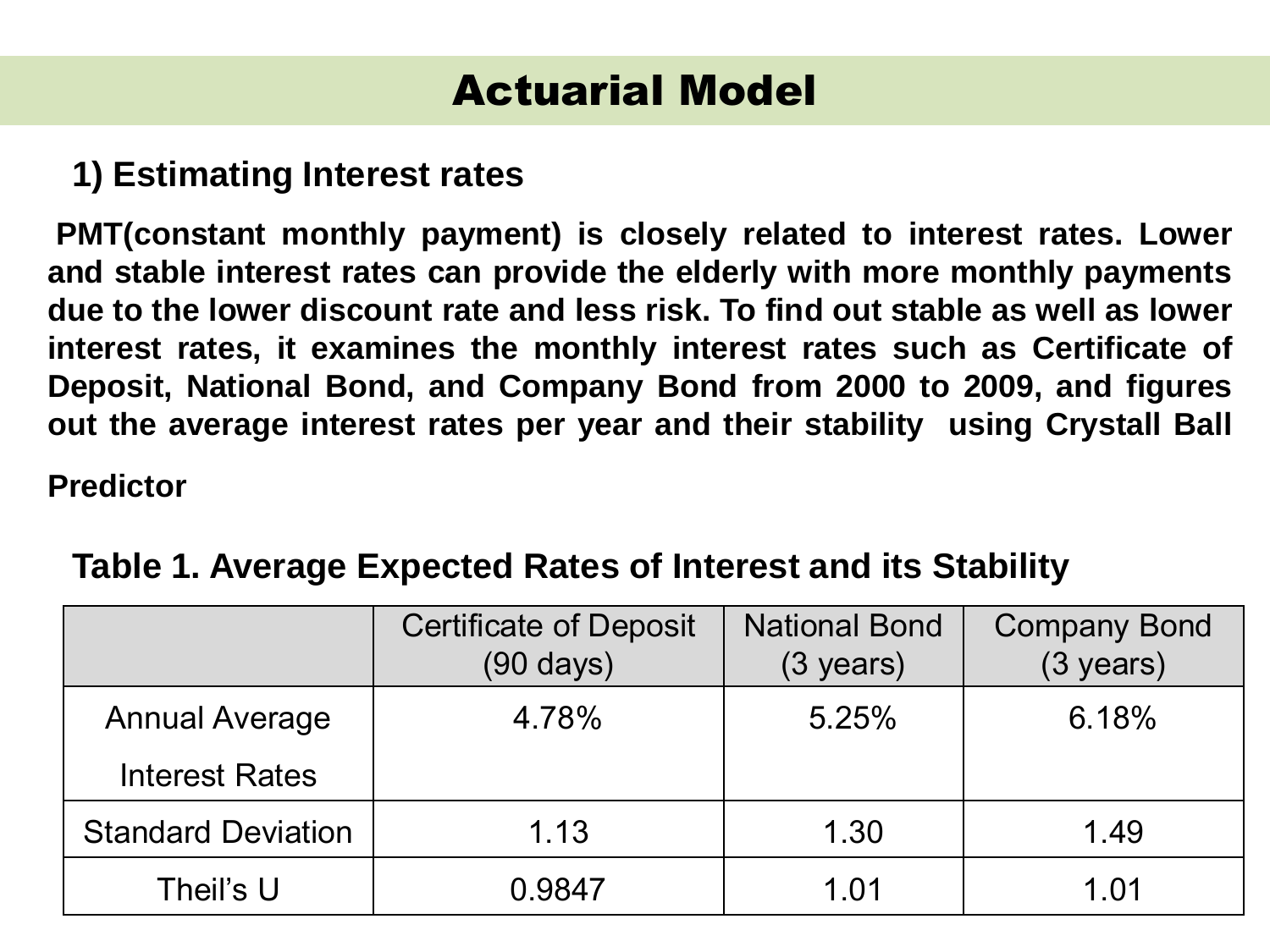### **2) Estimating the rising rates of farmland values**

**To estimate average farmland value rising rates per year, This paper uses quarterly fluctuation rates of officially assessed land price for farmland which is composed of dried field and rice field from 1989 to 2009.**

#### **Table 2) Estimation of the rising rates of farmland values**

|                                                                               | Dried Field     | Rice Field      |  |
|-------------------------------------------------------------------------------|-----------------|-----------------|--|
| Farmland Value Rising Rates                                                   | 0.7186/1.8339   | 0.6183/1.6069   |  |
| (mean/standard deviation)                                                     |                 |                 |  |
| Present Value                                                                 | 100,000,000 won | 100,000,000 won |  |
| *Future Value                                                                 | 272,480,163 won | 236,999,901     |  |
| *Future value is the value that the borrower at age 65 reaches 100 years old. |                 |                 |  |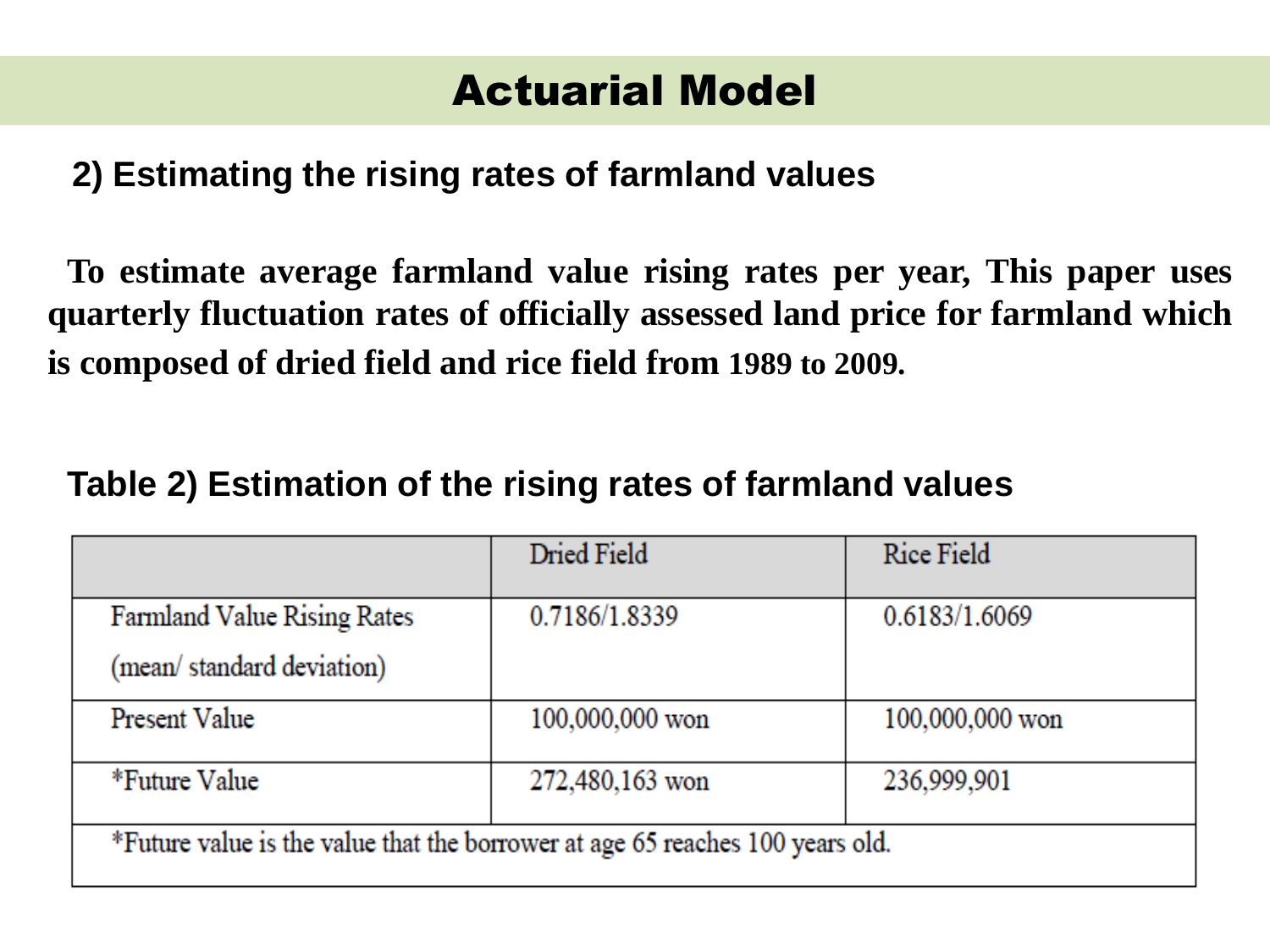**3) Loan Survival Probability**

**In estimating loan survival probability, It considers 20% as other loan termination reasons except for in the case of death. We use information on the number of survivors per 100,000 people in each age group in the mortality table to estimate the loan survival probability. It can be calculated through the following equation (2).**

**Lx,t=(Sx,t/Sx,0 ) 1+m ……………………………..(2)**

**Lx,t=loan survival probability at t S**<sub>x,t</sub>=the number of survivors since age x until t **<sup>x</sup>=eligible age for FRM=65 <sup>t</sup>=years after the borrower join with FRM <sup>m</sup>=loan termination probability except for in the case of death=0.2**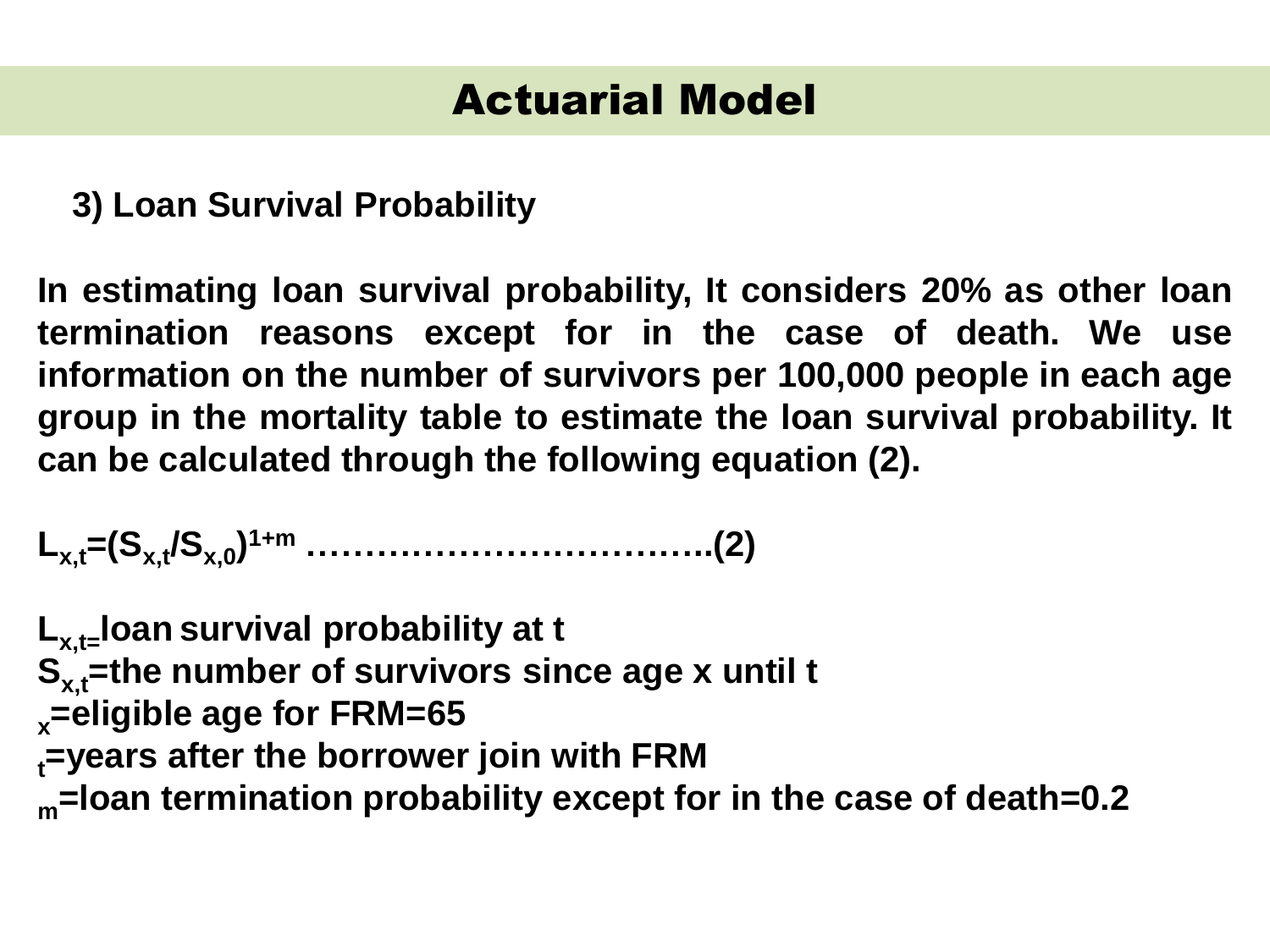**4) Loan Termination Probability**

**Annual loan termination probability is calculated by the following equation (3) which uses the estimated annual loan survival probability through the equation (2)**

**Dt=L<sup>x</sup> , t -L<sup>x</sup> , t+1…………………………………(3)**  $D_t$  = **loan termination probability** at **t** 

**As we see the equation (3), loan termination probability at 65 years is the value that the loan survival probability at 66 years old is subtracted from that at 65 years old.**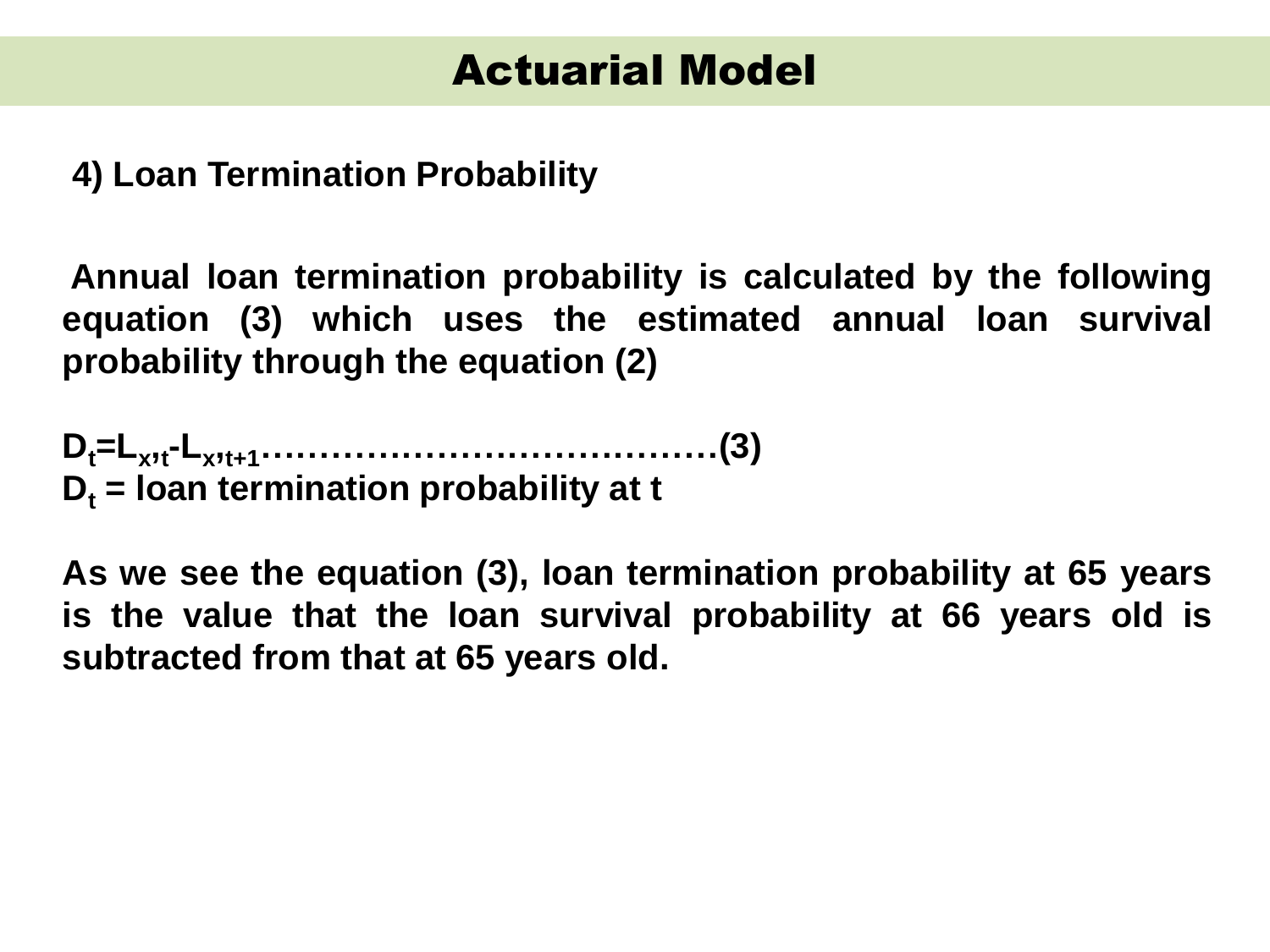# Table 3. Basic Variables of FRM Estimation

| <b>Factors</b>                               | <b>Definition</b>                                                                 |
|----------------------------------------------|-----------------------------------------------------------------------------------|
| Up-front mortgage insurance<br>premium       | 2% of farmland value                                                              |
| <b>Monthly mortgage insurance</b><br>premium | (OLB $_{t-1}$ +pmt)*0.5/12                                                        |
| <b>Monthly Interest Rate</b>                 | 6.78% (certificate of deposit interest<br>rate 4.78% + spread 200basis points)/12 |
| <b>Monthly Farmland value</b><br>rising rate | $2.87\%$ /12                                                                      |
| <b>Probability of loan</b><br>termination    | <b>Mortality rate extracted from National Statis</b><br>tics Office               |
| Loan survival probability                    | (1-mortality rate)                                                                |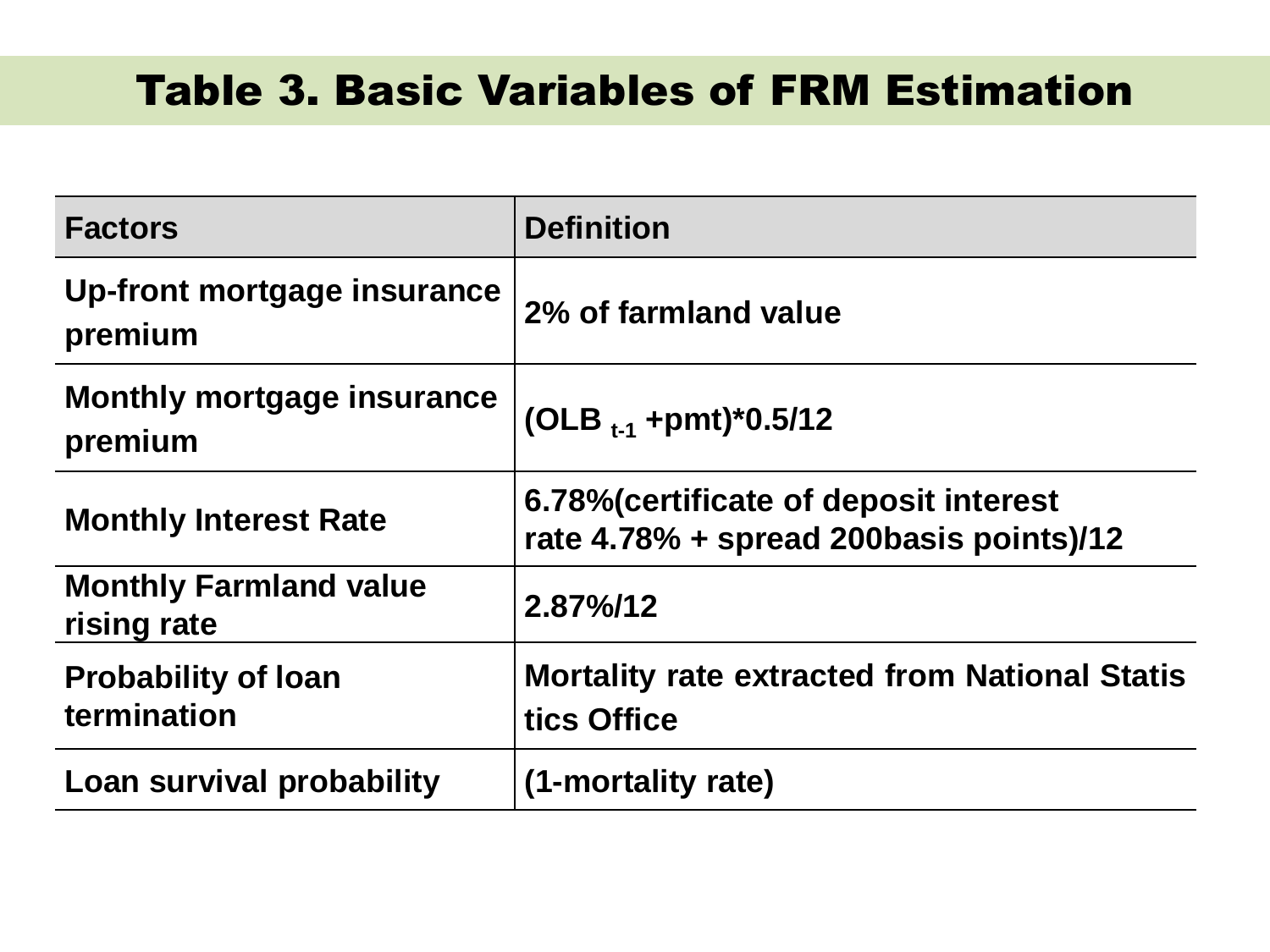### Expected Monthly Payment

**It estimates pmt, PVMIP, PVEL and net liability(NL) depending on the borrower's age 65, 75, and 85 when the borrower joins the FRM with 100,000,000 Won (about 86,956 U.S \$) value farmland.**

**Table 4 shows PMT, PVMIP, PVEL and NL according to the borrower's age 65, 75, and 85.**

| Age | Up | m             | pmt     | <b>PVMIP</b> | <b>PVEL</b> | <b>NL</b> |
|-----|----|---------------|---------|--------------|-------------|-----------|
| 65  | 2% | $0.5\%$ /year | 144,759 | 5,447,271    | 5,447,258   | $-13$     |
| 75  | 2% | $0.5\%$ /year | 245,062 | 5,359,925    | 5,359,717   | $-208$    |
| 85  | 2% | $0.5\%$ /year | 467,289 | 4,758,731    | 4,758,672   | -59       |

**Table 4. The Result Estimated of pmt, PVMIP, PVEL, NL(unit: Won)**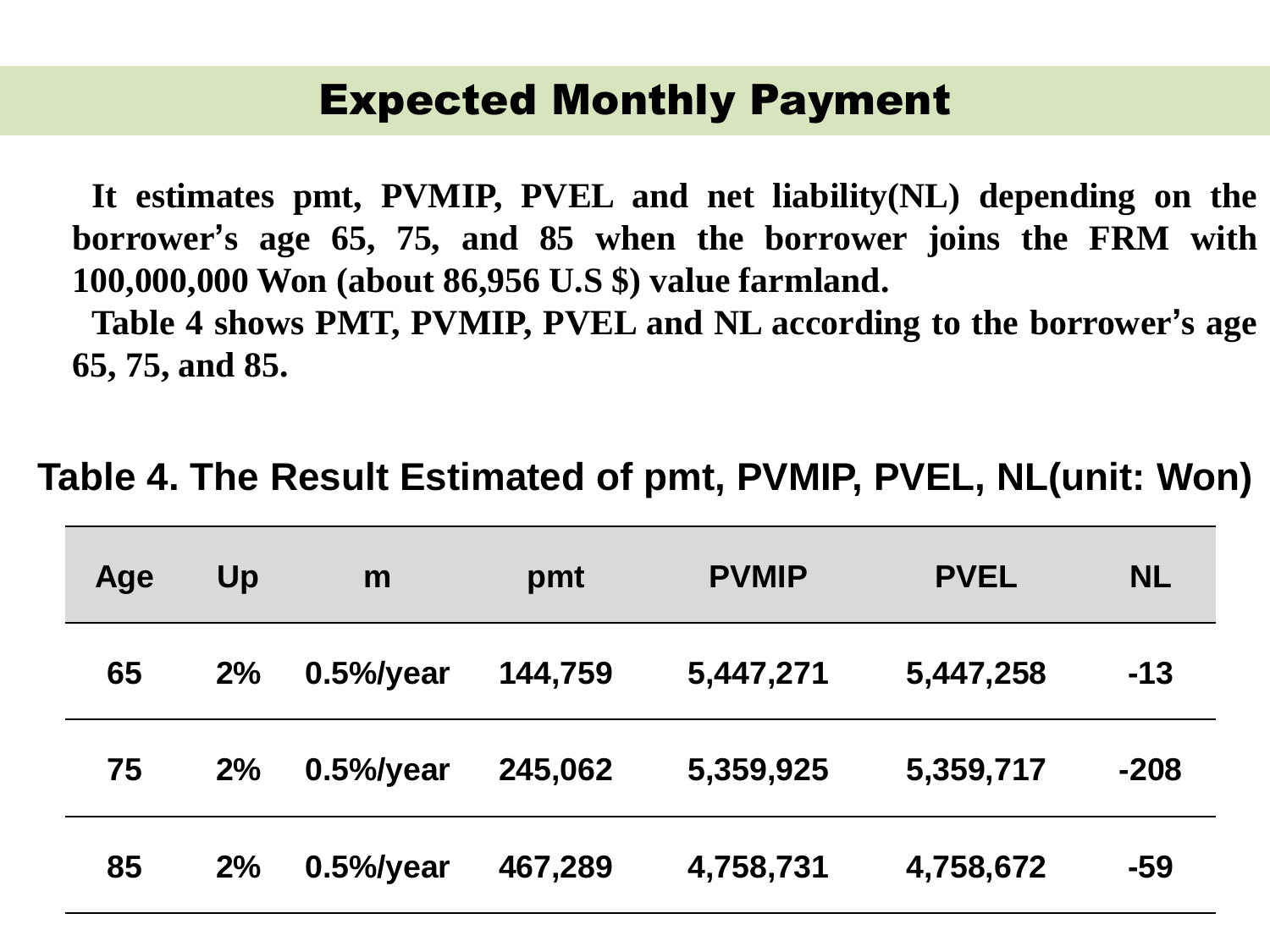## Risk Analysis

### **Table 5. Summary of Risk Analysis**

|                      | <b>Age 65</b> | <b>Age 75</b> | <b>Age 85</b> |
|----------------------|---------------|---------------|---------------|
| <b>Average PVEL</b>  | 5,776,672     | 4,277,390     | 3,209,222     |
| <b>Average PVMIP</b> | 4,458,345     | 3,826,599     | 3,093,796     |
| <b>Average NL</b>    | 1,328,327     | 450,791       | 115,426       |
| 80% VaR              | 5,166,286     | 2,398,316     | 915,330       |
| <b>90% VaR</b>       | 8,701,905     | 3,991,469     | 1,478,638     |
| 95% VaR              | 12,060,197    | 5,483,259     | 1,985,908     |